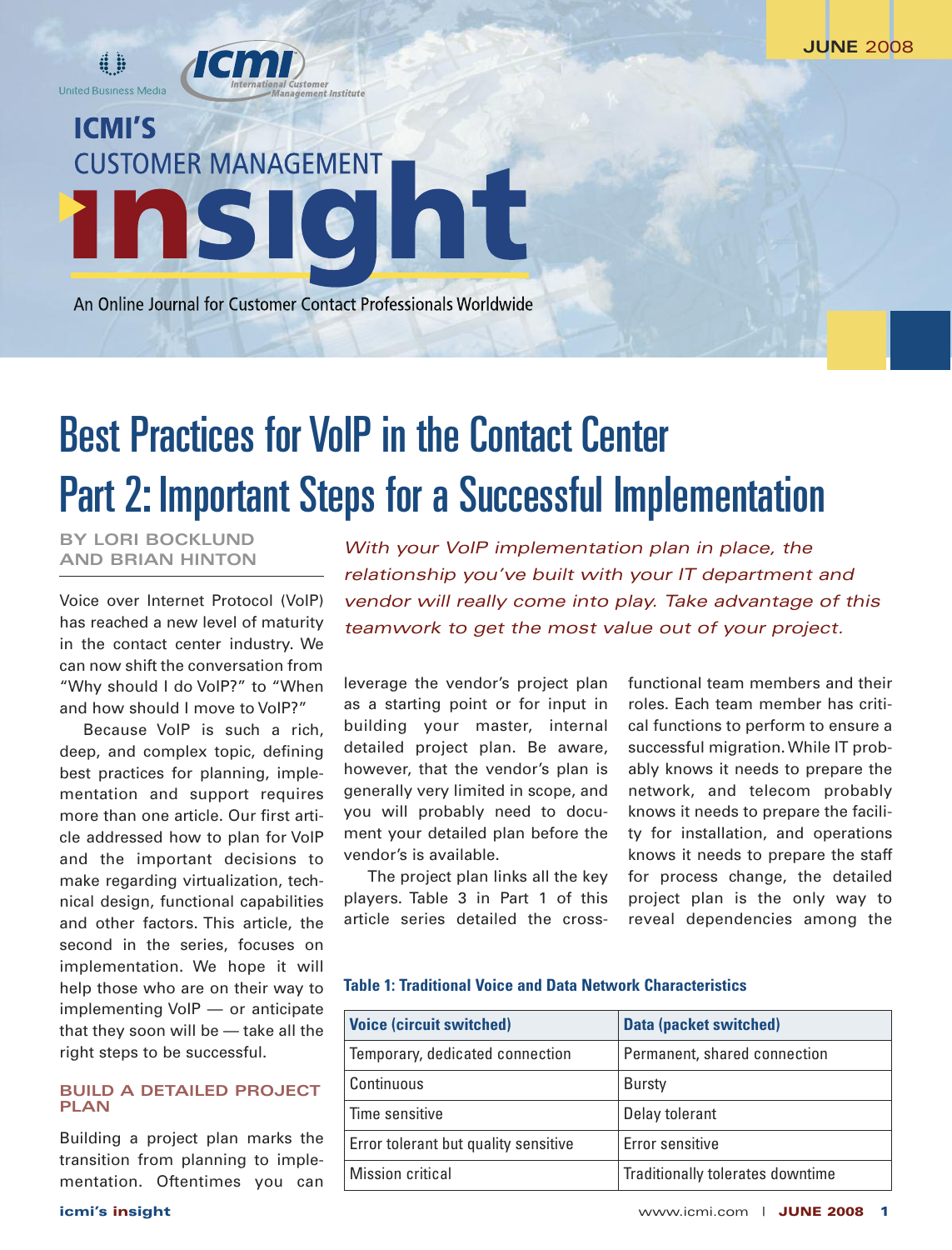## **Achieve Business Value Out of the Gate**

Achieving business value isn't easy, especially right from the start. Sometimes it is tempting to implement "as is" to minimize the overall impact of change, with the goal to really apply the new system capabilities later. This approach is dangerous, as it is even harder to change after implementation, and companies often lose resources and momentum after cutover (and, therefore, never achieve the changes and optimal business value). Pursuing

operational change after implementing new technology that replicates the old approach will require an ongoing commitment or a whole new project and team. Using a formal change management process can mitigate the impact of the overall change. Our recommended best practice is to embrace the change and maximize business value during initial implementation.

various tasks so these many efforts come together at the right times.

### **FIRST AND FOREMOST – PROPERLY PREPARE THE NETWORK**

There are many things that lead to a successful implementation but there is one item that is *THE* primary enabler of success — the data network has to be properly prepared to carry voice! Often, IT feels its data network is ready for VoIP or

The differences in voice and data characteristics drive the following requirements for VoIP:

**>** We need quality controls that prioritize voice (quality of service, or QoS).

**>** We need to monitor and manage performance (latency, jitter and packet loss) to acceptable levels.

**>** We need to use different protocols (RTP/UDP vs. TCP) that emphasize speed over accuracy.

**>** We need highly reliable, scal-

## It is difficult to schedule enough time during implementation for testing and training, so be careful these crucial steps do not get lost in the rush to meet milestones.

it can be with minimal changes.This position must be backed up by detailed assessment and testing. In reality, IT may need to make key changes and upgrades to make the network "VoIP ready."

A comparison of traditional voice and data network characteristics (seeTable 1 below) reveals why moving voice onto a data network should not be trivialized. A network built for the behavior of data packets is not adequate for carrying voice as data packets.

able, secure networks.

**>** We need standards for voice that are adopted by all (with session initiation protocol, or SIP, being the "winning" standard in today's market).

The addition of voice places new demands on the IT team even though many of the same principles for effective network and systems operation apply in creating secure communications and a scalable, reliable network. Voice traffic sizing must consider whether the voice is compressed or not. This decision generally applies across the WAN but not the LAN (most LANs today have adequate bandwidth so don't require compression). Users accustomed to a "five nines" reliable voice environment expect their voice communications to continue to be available at all hours, in all circumstances. As we emphasize below, assessments, testing, and ongoing monitoring are keys to success.

Most likely, you will be putting voice on a converged (data and voice) network. Regardless, with VoIP you will be putting voice onto a network designed for data. Since voice and data communications have completely different characteristics, IT must monitor and manage the network differently to assure control of the voice packets for optimum delivery. Most companies apply QoS strategies to ensure tolerable delay in packet arrival (latency), variability (too late, too early or out of sequence) in packet arrival (jitter), and packet loss. For better network management and control, many change their network service between sites (across the WAN). Multi-protocol Label Switching (MPLS) is typically used as it enables voice packet prioritization.

Some companies take a more conservative approach and use a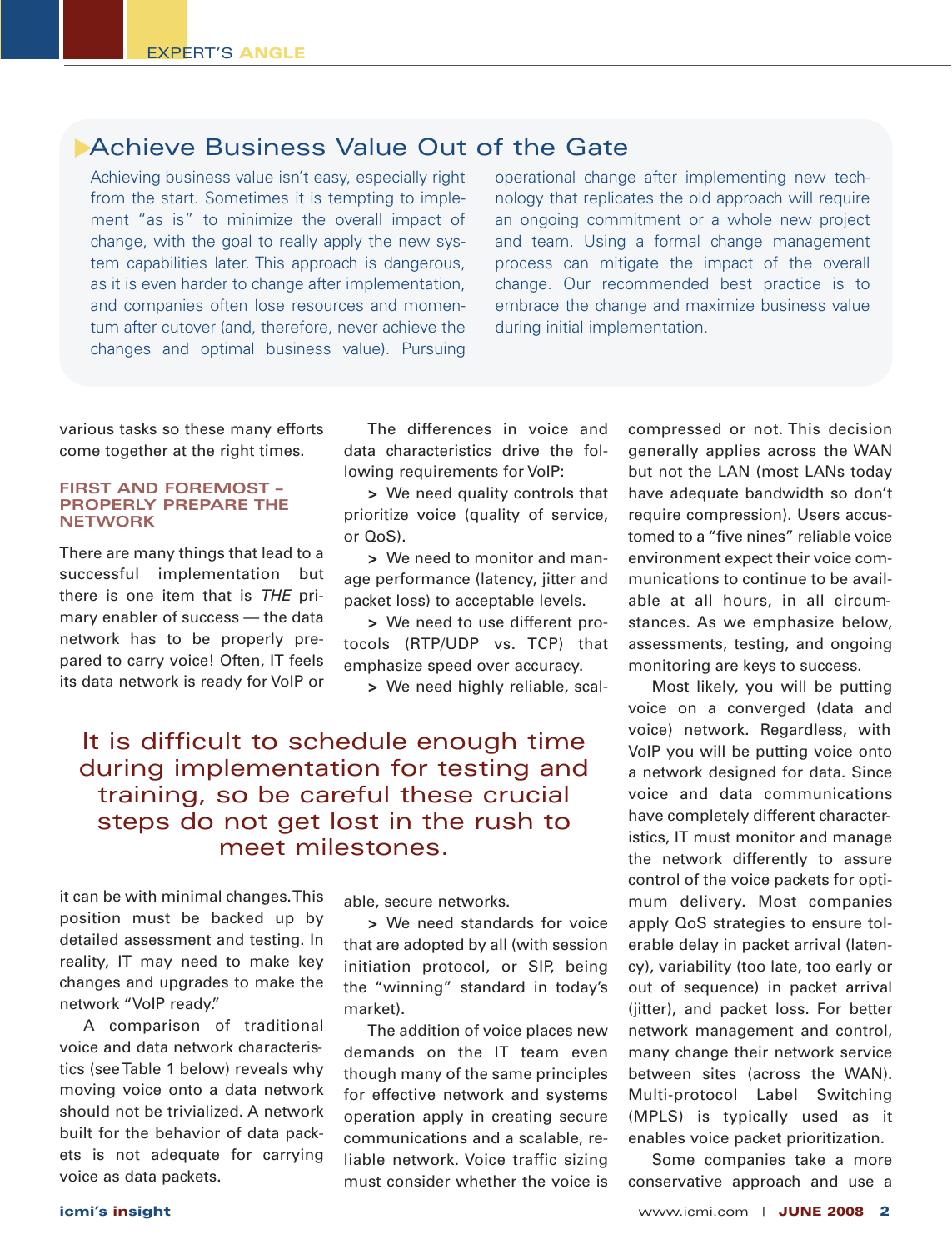## **Key Steps in the VoIP Implementation Process**

| <b>Implementation</b><br><b>Stage</b>   | <b>Critical Steps</b>                                                                                                                                                            |
|-----------------------------------------|----------------------------------------------------------------------------------------------------------------------------------------------------------------------------------|
| <b>Develop detailed</b><br>project plan | > Synchronize the efforts of vendor, IT, telecom staff and<br>operations                                                                                                         |
|                                         | > Define tasks with due dates and dependencies                                                                                                                                   |
| <b>Prepare network</b>                  | > Assess (vendor or third party)                                                                                                                                                 |
|                                         | > Upgrade (routers, switches, capacity, etc.)                                                                                                                                    |
|                                         | > Validate (vendor)                                                                                                                                                              |
| <b>Design</b>                           | > Design skills and routing (across sites, media)                                                                                                                                |
|                                         | > Review and modify work flows<br>• Define interactions within or outside the contact center<br>• Automate manual processes (e.g., sending & receiving<br>faxes)                 |
|                                         | > Review reporting for adequacy of standard reports; design<br>custom reports as needed                                                                                          |
|                                         | > Design prompting and self service (switch resident and/or<br>IVR)                                                                                                              |
|                                         | > Determine the role of CTI in routing, screen pop and self-<br>service and design screens, flows, integration<br>architecture, etc.                                             |
|                                         | > Assess change to develop agent/supervisor training                                                                                                                             |
| <b>Install</b>                          | > Prep facilities - hardware, power, cables                                                                                                                                      |
|                                         | > Install hardware/software on site                                                                                                                                              |
| Develop/                                | > Configure call flows in the system                                                                                                                                             |
| <b>Configure</b>                        | > Configure other parameters and elements in the system                                                                                                                          |
|                                         | > Develop custom reports                                                                                                                                                         |
|                                         | > Develop prompting/IVR - menus and self-service                                                                                                                                 |
|                                         | > Develop CTI workflows                                                                                                                                                          |
| Integrate                               | > Integrate switch, IVR, CTI if necessary (may be bundled)                                                                                                                       |
|                                         | > Integrate with desktop and backend systems as needed                                                                                                                           |
|                                         | > Integrate adjunct applications                                                                                                                                                 |
| <b>Test</b>                             | > Vendor tests - system operability after installation                                                                                                                           |
|                                         | > User tests - functionality, usability, performance, load,<br>failure/recovery, etc.<br>• Call flows<br>• Network capacity and resiliency<br>• System redundancy and resiliency |
| <b>Train</b>                            | > Train administrators and users                                                                                                                                                 |
| <b>Rollout</b>                          | > Pilot (in production, with limited group)                                                                                                                                      |
|                                         | > Phase cutover (by site, group, function, etc.)                                                                                                                                 |

separate voice network to avoid either voice or data traffic suffering under load.This approach can solve network capacity projection concerns. It can also simplify the testing required. However, it comes at a greater network and resource cost.

A best practice is to have a thorough network assessment by your chosen vendor or a third party that specializes in network assessments. This assessment will identify changes required to your network for capacity and functionality, and may lead to switch and/or router upgrades or replacements. Your vendor needs to validate network readiness once you make the required upgrades. The data network must be load and quality tested prior to cutover as well as part of the ongoing network management.

Bottom line: For VoIP implementation success, the IT/networking staff has to guarantee that the network is secure, scalable and reliable to a degree to which it has not been accustomed for data communications.

## **DIVE IN — DESIGN, DEVELOP/CONFIGURE AND INTEGRATE**

Each design step, without exception, requires cross-functional involvement and a commitment of the appropriate time and resources. Onsite design sessions with active participation from IT, Telecom, Operations (including call center and other business users) and vendors will contribute to a successful implementation. (Make sure consultative design sessions are included in the vendor statement of work, or SOW.) Also, trainers need to be involved in the design meetings so they can develop and deliver training prior to cutover. The following list details some of the top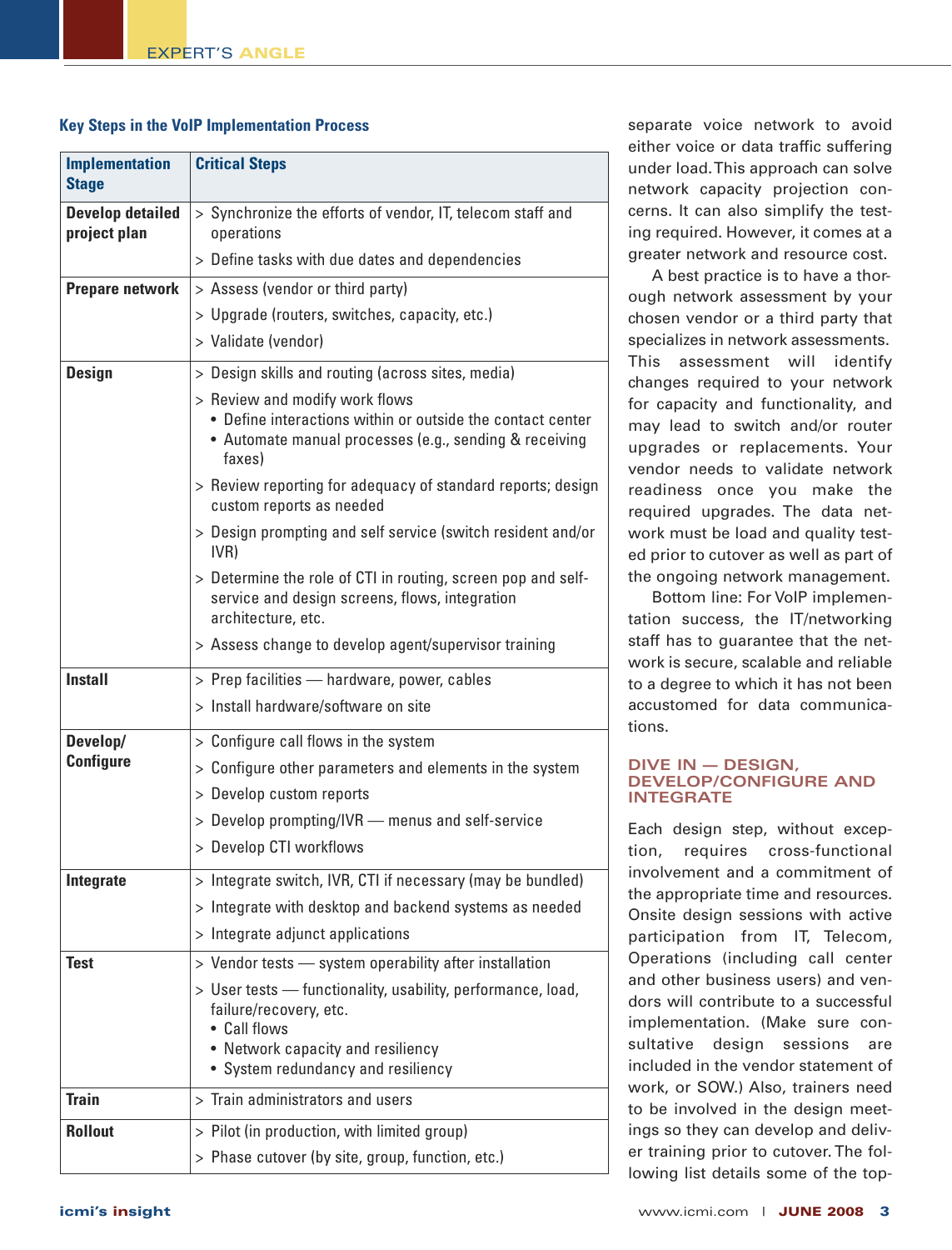ics to discuss in these meetings:

- **>** Routing for virtualization
- **>** Call-flow design
- **>** IVR usage
- **>** Role of CTI
- **>** Desktop applications call/ phone control/unified desktop/screen pop
- **>** Multimedia contact routing

One of your main responsibilities is to manually document call flows, work flows, switch configuration and IVR set up into flow charts and spreadsheets so the vendor's design engineers can "translate" the design into the new solution. This is a demanding process and is the source of business value at cutover when changes are made to the existing configuration. The tradeoff is ease of design and translation if you keep everything the same versus achieving business value sooner when you approach the design as a "green field" opportunity for improvement.

Before the vendor can install the solution onsite, you must prepare the facilities. Many vendors offer a site survey as part of the design process. The vendor will detail necessary upgrades to racks, power, heating/cooling, ventilation, space and additional cable requirements. Work closely with your vendor to ensure that the implementation is not delayed due to unprepared facilities.

The vendor will then use the design session outcomes to configure your solution within their system. Include knowledge transfer and onsite time in your vendor SOW if you intend to manage your own system going forward.

The complexity of the integration process depends on the solution you have chosen. If you are implementing a suite solution with all components pre-integrated, the primary issue will be the overall integration with your legacy data sources and any additional adjunct applications. If your solution is a mix of components, the vendor may be providing the components and the integration. Otherwise, if the solution includes separate vendors, IT and the telecom staff (and potentially third-party integrators) will have a major integration effort to implement the total solution.

### **WHEN YOU'RE NEARLY READY TO LAUNCH — TEST, TRAIN, PILOT AND ROLLOUT**

Once the project team has designed the solution and the vendor has installed and configured the system, the next step is to test the system. It is crucial as part of the planning and design to determine where and how a testing and a training environment will be set up. Both environments need to be "live" early enough to allow for adequate testing and training. The vendor will begin with system operability and will test that the solution "works" as designed, that all the components "talk" to each other, and that any integration for which they were responsible was successful.

Once the vendor has determined the solution is ready for user testing, you will test all call flows in detail including all IVR applications (self-service). Develop a test script that includes every call path for every call flow option and conduct all appropriate test types and scenarios. IT and telecom staff will need to test the network capacity and resiliency of the entire configuration. Vendor involvement in this testing varies but at the very least they should be standing by to solve problems discovered in testing and stand behind their design.

Representatives from training

identify changes during the design session for supervisor, agent and administrative staff that will require training prior to cutover. Changes for the front-line staff may be significant — more than getting familiar with a new phone. There will most likely be a completely new desktop interface and functionality.The vendor will often be responsible for administrative training and trainthe-trainer for supervisors and agents. Sometimes the vendor will deliver training materials and hold the initial training sessions for the frontline staff. Define the training approach in the vendor SOW.

It is difficult to schedule enough time during implementation for testing and training so be careful these crucial steps do not get lost in the rush to meet milestones. Additionally, the training cannot be so early that the frontline staff forgets prior to going live.

If organizational structure, systems and time allow, cutover can be more successful in a phased approach where any problems can be identified prior to a complete rollout. It is ideal to start with a small pilot group that tests the solution in production, with real customers. Once the pilot is successful, it is time for rollout generally by site, group, or function (rather than the "big bang" approach). Mitigate risks by cutting over during off-peak or closed hours.

## **COMPLETE THE VOIP IMPLEMENTATION PROCESS**

With the system in production across groups and sites, the company should start to reap the business value from its new VoIP technology. However, as with any new technology and operational change, it may take a few months for things to settle in and for the teams to work out all the kinks.Then, support becomes **icmi's insight** www.icmi.com | **JUNE 2008 4**